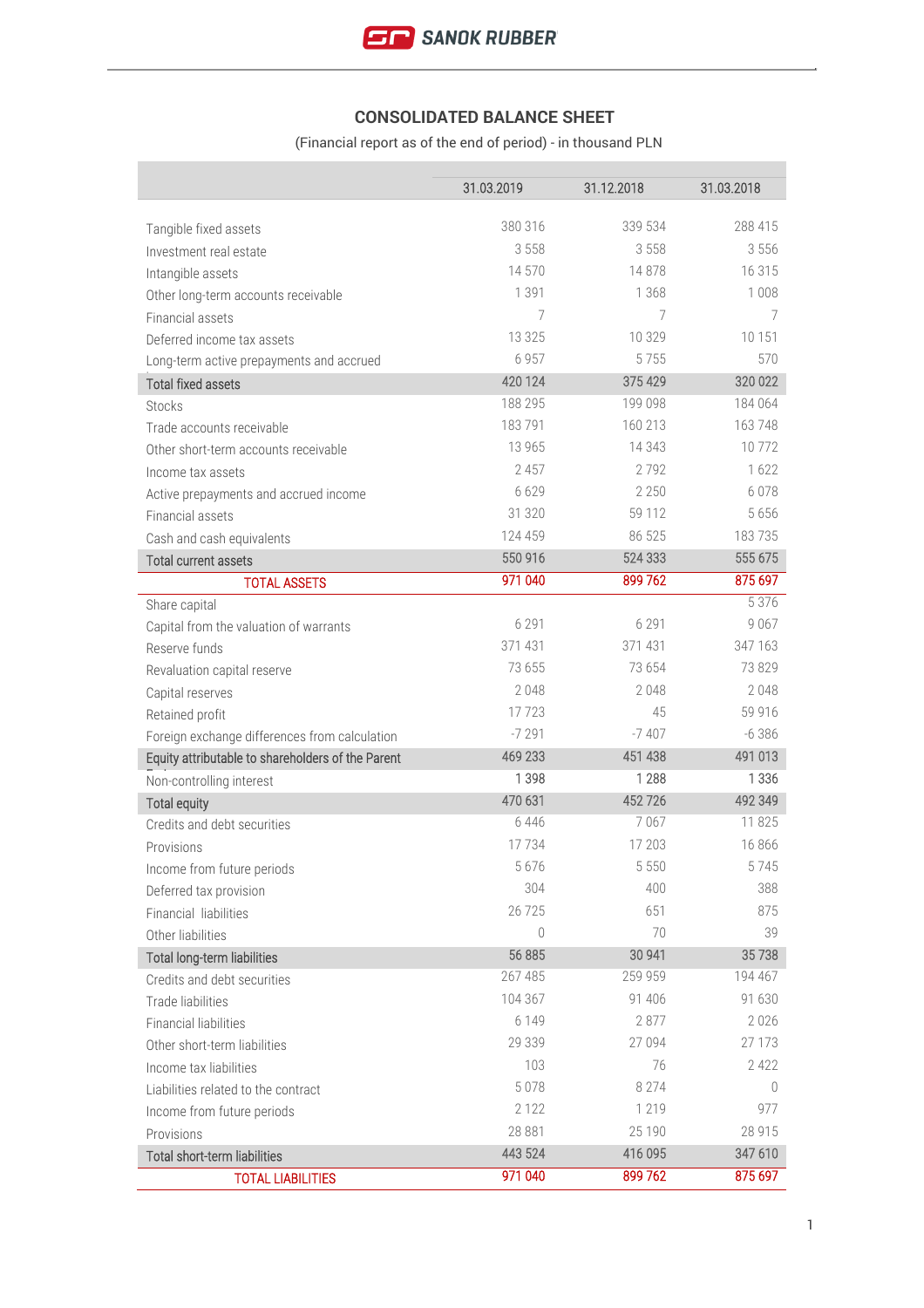

### **CONSOLIDATED PROFIT AND LOSS ACCOUNT**

|                                                                                                    | 01.01.2019<br>31.03.2019 | 01.01.2018<br>31.03.2018 |
|----------------------------------------------------------------------------------------------------|--------------------------|--------------------------|
| Sales revenue                                                                                      | 280 763                  | 245 095                  |
| Cost of sales                                                                                      | 229 748                  | 190 452                  |
| Gross profit on sales                                                                              | 51 015                   | 54 643                   |
| Selling cost                                                                                       | 7573                     | 8011                     |
| General and administrative expenses                                                                | 27 9 21                  | 24 633                   |
| Core business result                                                                               | 15 521                   | 21 999                   |
| Other operating income                                                                             | 501                      | 2 3 5 5                  |
| Other operating expenses                                                                           | 905                      | 517                      |
| Loss (profit) due to impairment (reversal of losses) of<br>trade receivables and other receivables | $-1$                     | $-32$                    |
| Operating result                                                                                   | 15 1 16                  | 23 805                   |
| Interest income                                                                                    | 562                      | 842                      |
| Financial income                                                                                   | 1837                     | 151                      |
| Financial expenses                                                                                 | 1741                     | 1015                     |
| Pre-tax profit                                                                                     | 15774                    | 23783                    |
| Income tax                                                                                         | $-2302$                  | 5 5 7 2                  |
| current                                                                                            | 777                      | 5395                     |
| deferred                                                                                           | $-3079$                  | 177                      |
| Net profit                                                                                         | 18076                    | 18 211                   |
|                                                                                                    |                          |                          |
| attributable to shareholders of the Parent Entity                                                  | 17977                    | 18 169<br>42             |
| attributable to non-controlling interest                                                           | 99                       |                          |
|                                                                                                    | 26 881 922               | 26 881 922               |
| Weighted-average number of shares                                                                  | 0,67                     | 0,68                     |
| Earnings per share<br>Weighted-average diluted number of shares                                    | 27 509 164               | 27 957 194               |
| Diluted earnings per share                                                                         | 0,65                     | 0,65                     |
|                                                                                                    |                          |                          |
|                                                                                                    |                          |                          |
| Revenue from sales of products                                                                     | 234 328                  | 218 670                  |
| Revenue from sales of goods and materials                                                          | 17 27 6                  | 16 234                   |
| Other revenues                                                                                     | 29 159                   | 10 191                   |
| Total sales revenue including                                                                      | 280 763                  | 245 095                  |
| of witch                                                                                           |                          |                          |
| revenue generated locally                                                                          |                          |                          |
|                                                                                                    | 84611                    | 76 711                   |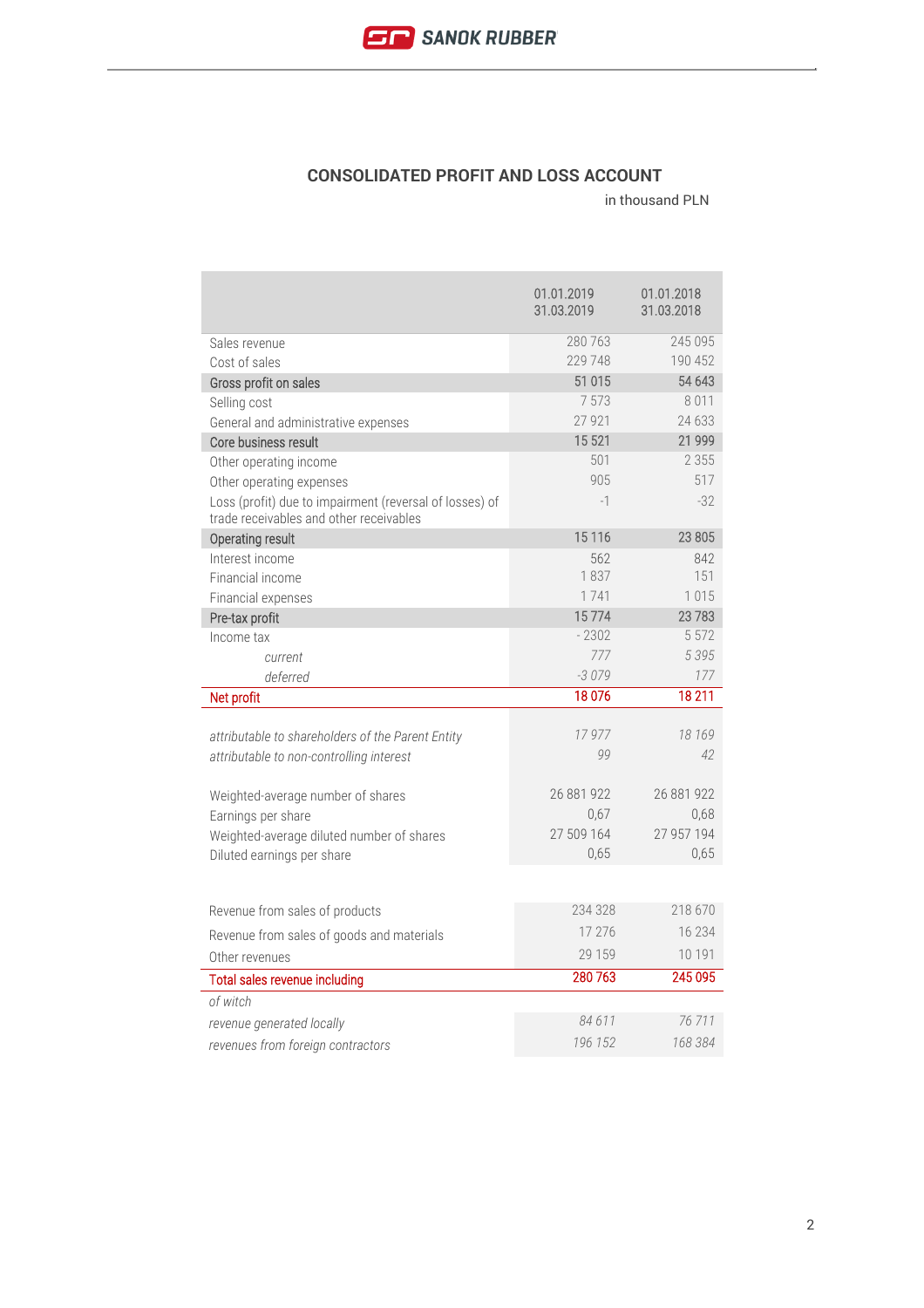

#### **CONSOLIDATED CASH FLOW STATEMENT**

|       |                                                            | For the period from 01.01 to 31.03<br>2019 | 2018     |
|-------|------------------------------------------------------------|--------------------------------------------|----------|
|       | Net profit                                                 | 17 977                                     | 18 16 9  |
|       | Total adjustments:                                         | 5412                                       | $-6455$  |
|       | Profit attributable to the non-controlling shareholders    | 99                                         | 42       |
|       | Depreciation                                               | 12 857                                     | 9757     |
|       | Net foreign exchange (gains) losses                        | 11                                         | 161      |
|       | Net interest and dividends                                 | 965                                        | 474      |
|       | Income tax on profit before taxation                       | 777                                        | 5395     |
|       | (Gains) losses from investing activities                   | $-11$                                      | $-894$   |
|       | Change in provisions                                       | 4 1 2 6                                    | 256      |
|       | Change in stocks                                           | 10803                                      | $-15619$ |
|       | Change in accounts receivable                              | $-28509$                                   | $-9082$  |
|       | Change in liabilities                                      | 13870                                      | 10 044   |
|       | Change in active prepayments and accrued income            | $-7548$                                    | $-3498$  |
|       | Other adjustments                                          | $-1602$                                    | $-1125$  |
|       | Income tax paid                                            | $-426$                                     | $-2366$  |
|       | Net cash from operating activities                         | 23 3 89                                    | 11714    |
|       | Income from sales of tangible and intangible fixed assets  | 364                                        | 1906     |
|       | Acquisition of tangible and intangible fixed assets        | $-22776$                                   | $-20895$ |
|       | Other income                                               | 31 324                                     | 33 288   |
|       | Income from financial assets                               | 6                                          | 8        |
|       | Net cash from investing activities                         | 8918                                       | 14 307   |
|       | Change in credit status                                    | 6881                                       | 7700     |
|       | Exchange differences                                       | $\Omega$                                   | 0        |
|       | Interest paid                                              | $-965$                                     | -474     |
|       | Dividend paid to shareholders                              | $\Omega$                                   | $\Omega$ |
| Other |                                                            | $-252$                                     | 284      |
|       | Net cash from financing activities                         | 5 6 6 4                                    | 7510     |
|       | Change in cash                                             | 37 971                                     | 33 531   |
|       | Change in cash resulting from foreign exchange differences | $-37$                                      | $-28$    |
|       | Cash at beginning of period                                | 86 525                                     | 150 232  |
|       | Change in net cash                                         | 37 934                                     | 33 503   |
|       | Cash at end of period                                      | 124 459                                    | 183735   |
|       | including restricted cash                                  | 54                                         | 0        |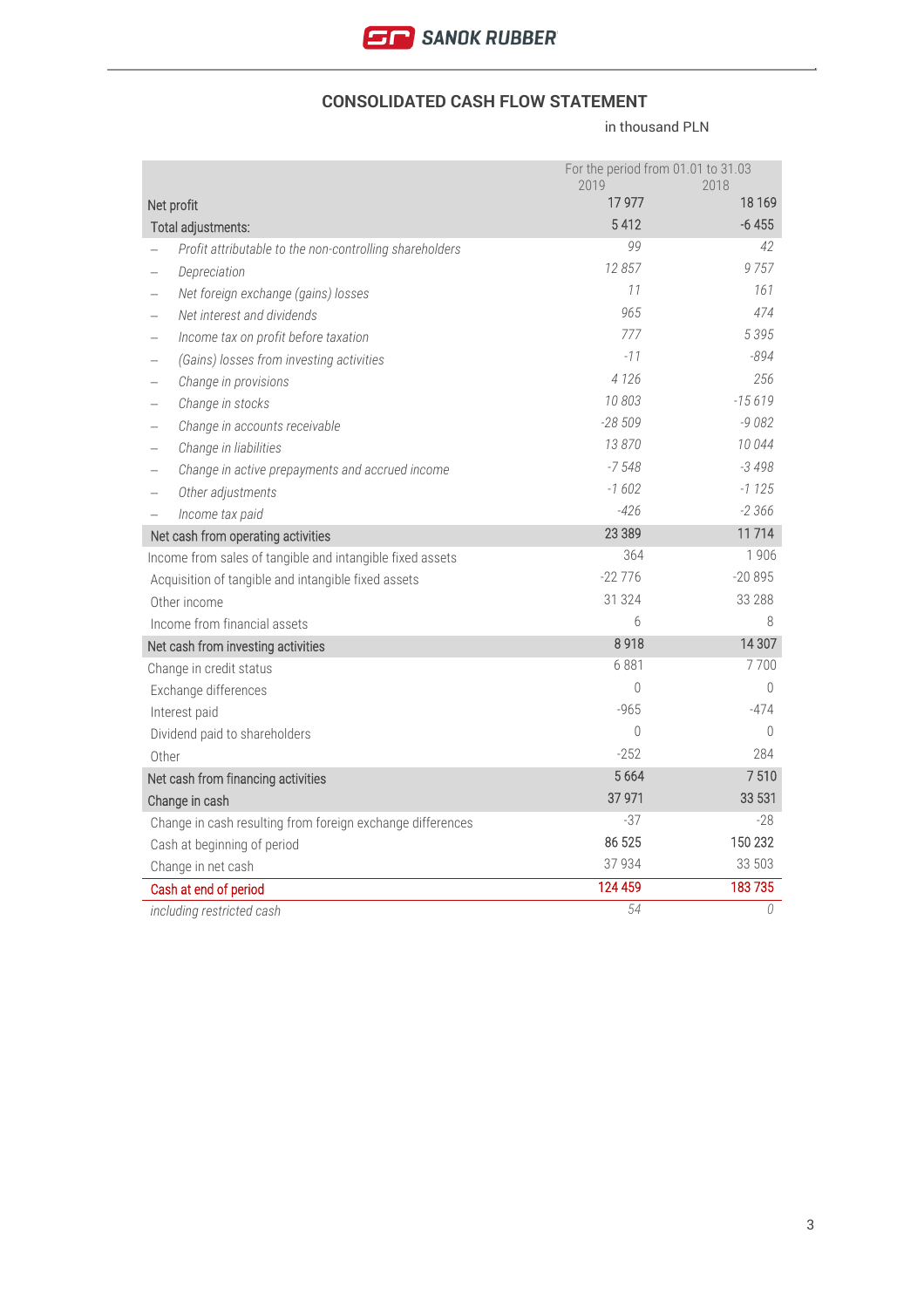## **BALANCE SHEET OF SANOK RC SA**

(Financial report as of the end of period) - in thousand PLN

|                                                    | 31.03.2019 | 31.12.2018       | 31.03.2018 |
|----------------------------------------------------|------------|------------------|------------|
|                                                    |            |                  |            |
| Tangible fixed assets                              | 283 260    | 250 596          | 192 596    |
| Investment real estate                             | 69         | 69               | 109        |
| Intangible assets                                  | 6026       | 6 5 5 9          | 8 0 0 8    |
| Other long-term accounts receivable                | 1 3 9 1    | 1 3 6 8          | 1 0 0 8    |
| Financial assets                                   | 111 997    | 110 081          | 103 842    |
| Deferred income tax assets                         | 8519       | 5 2 7 6          | 3 8 2 1    |
| Long-term active prepayments and accrued<br>income | 2023       | 708              | 570        |
| <b>Total fixed assets</b>                          | 413 285    | 374 657          | 309 954    |
| <b>Stocks</b>                                      | 101 372    | 110 175          | 95 986     |
| Trade accounts receivable                          | 148 348    | 139 470          | 140 096    |
| Other short-term accounts receivable               | 10797      | 10 14 6          | 4 2 9 7    |
| Active prepayments and accrued income              | 3 3 9 6    | 1 1 0 8          | 2829       |
| Financial assets                                   | 102 222    | 129 241          | 76 495     |
| Cash and cash equivalents                          | 114 621    | 79 196           | 175 822    |
| <b>Total current assets</b>                        | 480 756    | 469 336          | 495 525    |
| <b>TOTAL ASSETS</b>                                | 894 041    | 843 993          | 805 479    |
| Share capital                                      | 5 3 7 6    | 5 3 7 6          | 5 3 7 6    |
| Reserve funds                                      | 342 396    | 342 396          | 315 703    |
| Revaluation capital reserve                        | 6 2 9 1    | 6 2 9 1          | 69 529     |
| Capital from the valuation of warrants             | 86 803     | 67 279           | 9 0 6 7    |
| Retained profit                                    | 69 351     | 69 351           | 126 963    |
| Total shareholders' equity                         | 510 217    | 490 693          | 526 638    |
| <b>Financial liabilities</b>                       | 19671      | $\left( \right)$ | $\Omega$   |
| Provisions                                         | 12 3 5 8   | 12 303           | 13 0 54    |
| Income from future periods                         | $\bigcap$  | 19               | 101        |
| <b>Total long-term liabilities</b>                 | 32 0 29    | 12 3 22          | 13 1 55    |
| Credits and debt securities                        | 234 360    | 234 000          | 174 038    |
| <b>Trade liabilities</b>                           | 73 000     | 62 879           | 61 846     |
| Financial liabilities                              | 1651       | 878              | 79         |
| Other short-term liabilities                       | 18 6 9 4   | 19 693           | 10740      |
| Income tax liabilities                             | 0          | $\mathbf{0}$     | 2 2 8 7    |
| Liabilities related to the contract                | 0          | 3 1 3 7          | 0          |
| Income from future periods                         | 1911       | 1 2 0 4          | 898        |
| Provisions                                         | 22 179     | 19 187           | 15798      |
| Total short-term liabilities                       | 351 795    | 340 978          | 265 686    |
| <b>TOTAL LIABILITIES</b>                           | 894 041    | 843 993          | 805 479    |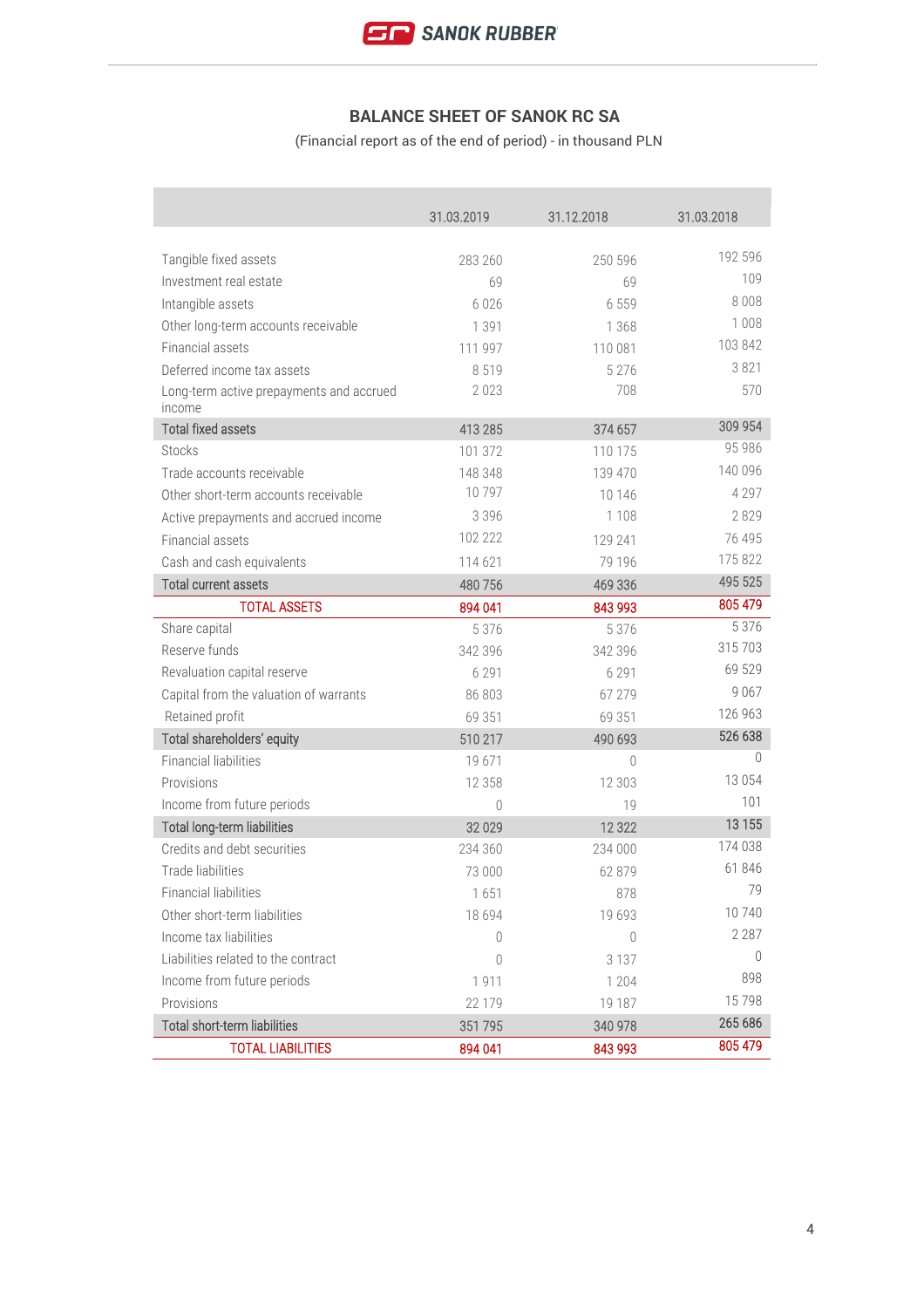### **PROFIT AND LOSS ACCOUNT OF SANOK RC SA**

|                                                                                                    | 01.01.2019<br>31.03.2019 | 01.01.2018<br>31.03.2018 |
|----------------------------------------------------------------------------------------------------|--------------------------|--------------------------|
| Sales revenue                                                                                      | 202 493                  | 185 198                  |
| Cost of sales                                                                                      | 167885                   | 147 269                  |
| Gross profit on sales                                                                              | 34 608                   | 37 9 29                  |
| Selling cost                                                                                       | 2 4 9 3                  | 2 2 6 3                  |
| General and administrative expenses                                                                | 14 340                   | 12 131                   |
| Core business result                                                                               | 17775                    | 23 535                   |
| Other operating income                                                                             | 339                      | 1 1 8 0                  |
| Other operating expenses                                                                           | 685                      | 427                      |
| Loss (profit) due to impairment (reversal of losses)<br>of trade receivables and other receivables | 2448                     | 307                      |
| Operating result                                                                                   | 14 981                   | 23 981                   |
| Interest income                                                                                    | 1842                     | 1906                     |
| Financial income                                                                                   | 1 3 2 6                  | 378                      |
| Financial expenses                                                                                 | 1 3 7 8                  | 908                      |
| Pre-tax profit                                                                                     | 16771                    | 25 357                   |
| Income tax                                                                                         | $-2803$                  | 5 1 8 9                  |
| current                                                                                            | 429                      | 5076                     |
| deferred                                                                                           | $-401$                   | 113                      |
| deferred (activities in the Polish<br>Investment Zone)                                             | $-2831$                  |                          |
| Net profit                                                                                         | 19 574                   | 20 168                   |
|                                                                                                    | 26 881 922               | 26 881 922               |
| Weighted-average number of shares                                                                  | 0,73                     | 0,75                     |
| Earnings per share                                                                                 | 27 509 164               | 27 957 194               |
| Weighted-average diluted number of shares                                                          | 0,71                     | 0,72                     |
| Diluted earnings per share                                                                         |                          |                          |
|                                                                                                    |                          |                          |
| Revenue from sales of products                                                                     | 188789                   | 177 584                  |
| Revenue from sales of goods and materials                                                          | 3 507                    | 1 0 4 9                  |
| Other revenues                                                                                     | 10 197                   | 6 5 6 5                  |
| Total sales revenue including                                                                      | 202 493                  | 185 198                  |
| of witch                                                                                           |                          |                          |
| revenue generated locally                                                                          | 68 970                   | 61 166                   |
| revenues from foreign contractors                                                                  | 133 523                  | 124 032                  |